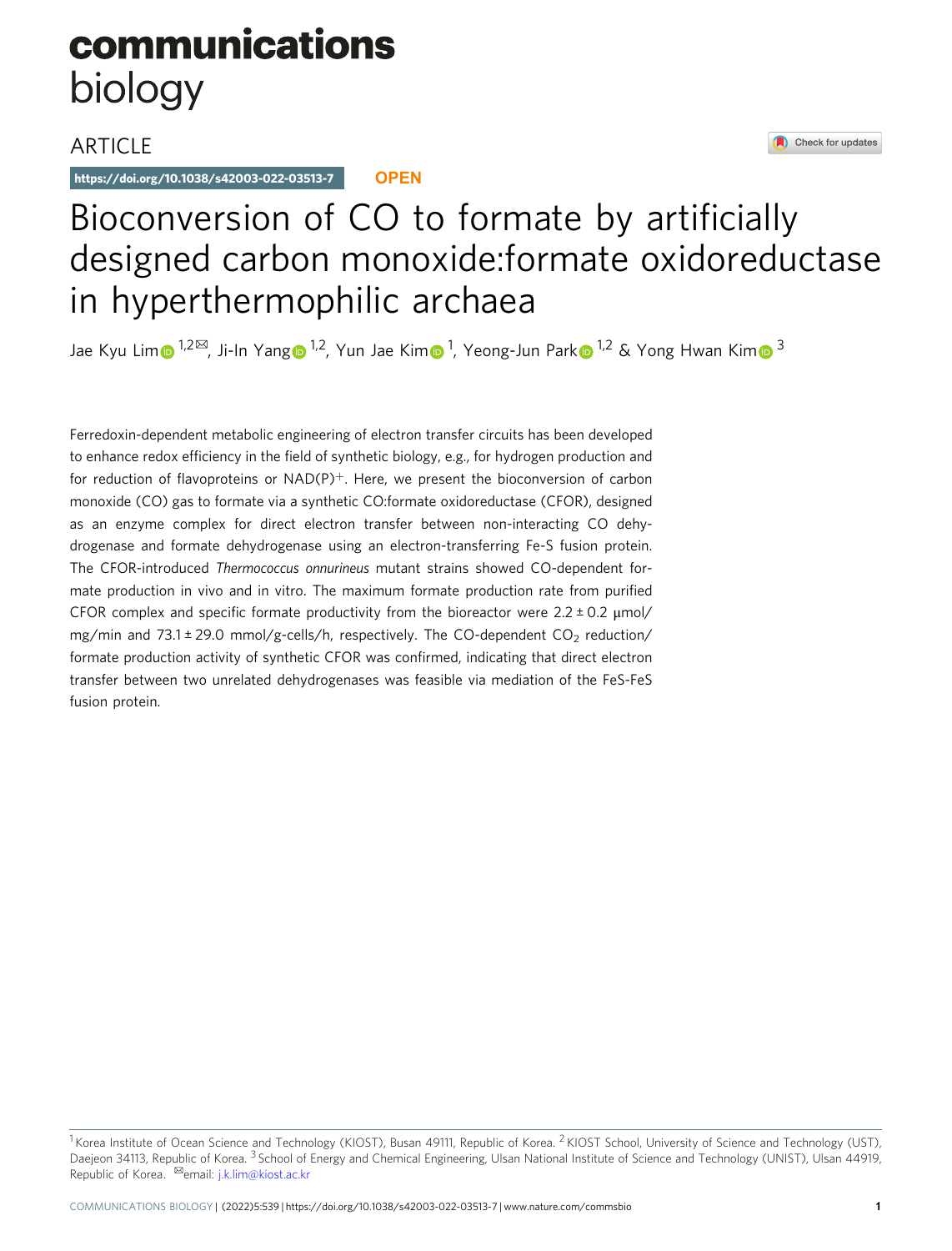**Exercise 19 Electron transfer is central to various essential metabolic**<br>
S proteins are essential constituents of the respiratory<br>
Separatory in all life forms and Earth Eq. S proteins which are pathways. For example, the electron transport chain and Fecomplex in all life forms on Earth. Fe-S proteins, which are involved in enzyme catalysis, regulation, maintenance of protein structure, and biological electron transfer<sup>1,2</sup>, include  $[2Fe-2S]$ , [[3](#page-6-0)Fe-4S], and  $[4Fe-4S]$  types<sup>[1](#page-6-0),3–5</sup>. Quantum-mechanical electron transfer between Fe-S clusters could explain the maximum distance of 14 Å for physiologically relevant electron tunneling<sup>6</sup>. This distance has been unable to provide artificially until now and has been observed only in Fe-S proteins interacting each other in nature. Unlike other electron carriers, Fe-S proteins are used as a specific electron path, such as electric wire, so they are attractive candidates for direct electron transfer without electron loss. Ferredoxins are small (~11 kDa) soluble electron carriers that bind to proteins that contain electrons held by reduced Fe-S clusters, providing unique opportunities for engineering and synthetic biology applications<sup>[7](#page-6-0)-[13](#page-7-0)</sup>. Artificial fusion of Fe-S proteins, such as ferredoxin and thioredoxin-like proteins, has been performed to improve electron transfer between redox partners<sup>[7](#page-6-0)–[10,14](#page-7-0)–17</sup>. Despite the reliable efficiency of protein fusion for facilitating electron transfer, target enzymes of fusion constructs are restricted to specific redox pairs that naturally interact with each other, such as ferredoxin and ferredoxin-dependent hydrogenase. Thus, a synthetic electron transferring path between two non-interacting redox enzymes has not yet been reported.

In this study, we attempted direct electron transfer between two different oxidoreductases, carbon monoxide dehydrogenase (CODH) and formate dehydrogenase (FDH), as a model system. CODH and FDH catalyze oxidoreduction of  $CO/CO<sub>2</sub>$  and formate/  $CO<sub>2</sub>$ , respectively<sup>[18](#page-7-0)-24</sup>. Theoretically, the overall reaction of the oxidation of CO to  $CO_2$  with the reduction of  $CO_2$  to formate is thermodynamically exergonic  $(\Delta G'^o = -16.5 \text{ kJ/mol})$ . CO oxidation coupled with  $CO<sub>2</sub>$  reduction to formate by connecting CODH and FDH is an ideal system for monitoring electron flow between the two redox enzymes. The electric current can be easily read-out as formate, and the overall reaction does not require an additional substrate other than only CO. We chose the carboxydotrophic and formatotrophic euryarchaeota Thermococcus onnurineus NA1 as a model organism, which grows at 63 °C−90 °C (optimum 80 °C)[25.](#page-7-0) T. onnurineus NA1 harbors genes encoding both CODH and FDH (codhB and fdh3A, respectively) and shows high cell resistance against both CO and formate $26-28$  $26-28$ . Notably, the hydrogendependent CO<sub>2</sub> reductase (HDCR) enzyme complex catalyzes  $CO<sub>2</sub>$  reduction to formate in Acetobacterium woodii using hydrogen directly or coupled CODH-ferredoxin indirectly as an electron donor<sup>29</sup>. However, no natural enzymes have been shown to catalyze direct CO oxidation coupled with formate production.

Here, we constructed synthetic carbon monoxide:formate oxidoreductase (CFOR) for direct electron transfer between CODH and FDH using an electron-transferring Fe-S fusion protein in T. onnurineus. The synthetic CFOR complex was purified and assayed to assess electron transfer ability in vitro as well as in vivo.

### Results

Construction of CO/formate bioconversion mutants via molecular fusion of two Fe-S proteins. The redox proteins CODH and FDH from T. onnrineus NA1 were systematically engineered through molecular fusion of electron-transferring Fe-S proteins to construct a single redox complex. The codh and fdh3 gene clusters included the codhABCD and focA-fdh3ABC operons, respectively[26,30](#page-7-0) (Supplementary Fig. 1a and Supplementary Table 3). The codhABCD operon is responsible for CO-dependent ATP synthesis $31$ , but the intracellular function of  $fdh3ABC$ 

operon has not been elucidated up to date. CodhA and Fdh3B are homologous to the FDH-N β subunit, FdnH (PDB 1FDI), in E. coli. FdnH has electron-transferring 4[4Fe-4S] clusters, and its amino acid sequence repeats the common motif for [4Fe-4S] cluster binding  $(CxxCxxCxC)$  or its slight variants<sup>22</sup>. Sequence alignment of FdnH collected from solved structure showed that the [4Fe-4S] cluster binding motifs were identical to Fdh3B and CodhA (Supplementary Fig. 2a). However, Fdh3C showed high similarity with the 2[4Fe-4S] cluster binding motif in ferredoxins (Supplementary Fig. 2b). The results suggest that Fdh3B and CodhA or Fdh3C have an extrinsic domain with 4[4Fe-4S] or 2[4Fe-4S] clusters, respectively. Protein structure and in silico analyses suggest that FDH small subunits (Fdh3B homolog) directly interact with the FDH catalytic subunit (Fdh3A homolog) and another Fe-S protein (Fdh3C homolog)<sup>22,32,33</sup>. Therefore, Fdh3B was predicted to transfer electrons from Fdh3A to Fdh3C by connecting them in the complex. The amino acid sequences of CodhAB were also homologous to the CooFS proteins (41.7% and 50.3% identity, respectively) in Rhodospirillum rubrum. CooF mediates electron transfer from the CODH catalytic subunit CooS to hydrogenase and interacts directly with  $Coos<sup>34,35</sup>$  $Coos<sup>34,35</sup>$  $Coos<sup>34,35</sup>$ ; hence, spontaneous enzyme complex formation of CodhA and CodhB is easily predictable. Accordingly, Fdh3C-CodhA and Fdh3B-CodhA were designed and constructed.

Fusion of Fe-S proteins led to the formation of protein complexes associated with CODH and FDH, termed synthetic CFOR. Therefore, the fdh3B or fdh3C genes were fused directly to the codhA gene using Gibson Assembly in two possible arrangements, fdh3BC:codhA and fdh3B:codhA (Supplementary Fig. 1b, c). Structurally, the N- and C-termini of FdnH are located on the distal-end  $[4Fe-4S]$  cluster<sup>[22](#page-7-0)</sup>; thus, the distal-end  $[4Fe-4S]$ cluster at each Fe-S protein was expected to be aligned face-toface in every possible fusion combinations. Predicted models of the synthetic CFORs are presented in Supplementary Fig. 3. Next, the two flexible linkers  $(GGGGS)_1$  and  $(GGGGS)_2$  were designed with the fdh3BC:codhA fusion arrangement. However, (GGGGS)3 insertion was obtained during the homologous recombination of the (GGGGS)<sub>2</sub>, resulting in three different lengths of linkers, which was confirmed by sequencing analysis. The fdh3BC:codhA fusion constructs pFd3CoL1C1118, pFd3CoL2C1119, and pFd3CoL3C1120 carried three different lengths of flexible linkers, i.e.,  $(GGGGS)_1$ ,  $(GGGGS)_2$ , and  $(GGGGS)_3$ , respectively (Supplementary Table 1). Notably, the shortest linker,  $(GGGGS)_1$ , showed the highest formate productivity (Fig. [1b](#page-2-0), c) and was selected for fdh3B:codhA fusion.

A fosmid vector was used to facilitate cloning for chromosomal insertion of the synthetic CFOR. Insertion of the expression construct was targeted to a region of the chromosome between convergent genes TON\_1126 and TON\_1127, as previously described<sup>36</sup>. A 9-kbp DNA fragment containing the fdh3 and codh region and the  $P_{0157}$  promotor-HMG cassette was inserted into the chromosome of T. onnurineus D02 by transformation of pFd3CoL1C1118, pFd3CoL2C1119, and pFd3CoL3C1120, generating the mutant strains BCF01, BCF02, and BCF03, respectively (Supplementary Fig. 1b). Strain BCF13 was then constructed by transformation of the pFd3NStrepCoL1C1149 fosmid, which contains the  $fdh3B:codhA$  fusion with  $(GGGGS)_1$ , into T. onnurineus D04 strain with additional deletion of the fdh3 whole gene cluster (Supplementary Figs. 1c and 4a). An affinitypurification Strep-tag was also inserted within the operon at the N-terminus of fdh3A to allow easy purification of the synthetic CFOR enzyme at the strain BCF13 (Supplementary Fig. 1c). Strain D05 was also constructed as a negative control for BCF13, which has no fusion linker between fdh3B and codhA (Supplementary Fig. 4b). To purify the CodhAB sub-complex, strep-tag was fused to N-terminus of CodhB, CODH catalytic subunit, and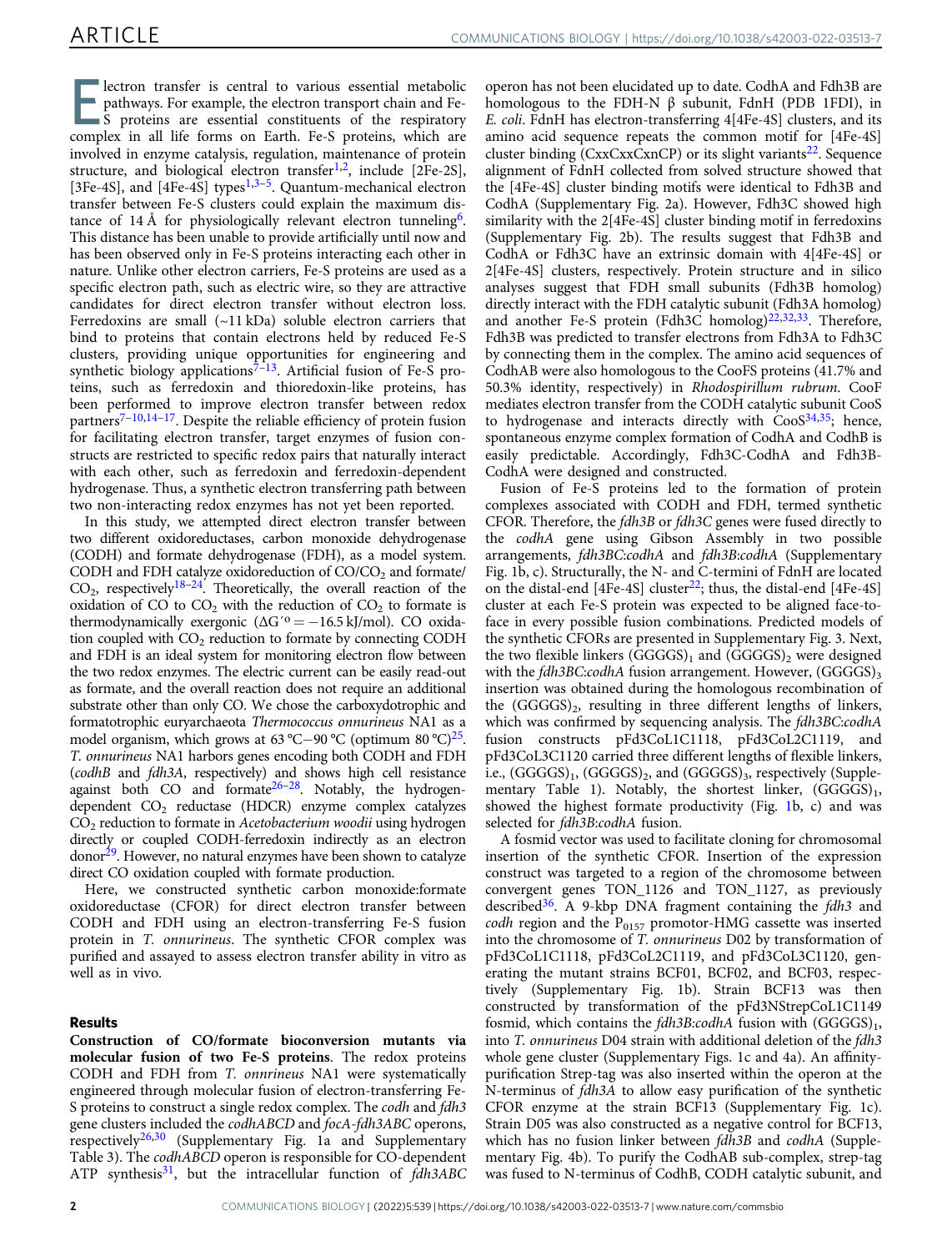<span id="page-2-0"></span>

Fig. 1 CO-dependent formate production. a, b Cells were incubated at 80 °C with CO gas in serum vial. Cell growth (a) and formate production (b) of the T. onnurineus D02 (parental strain), BCF01 ([GGGGS]<sub>1</sub>), BCF02 ([GGGGS]<sub>2</sub>), and BCF03 ([GGGGS]<sub>3</sub>). c Relative formate productivity at 24 h has compared between BCF01 set to 100% and the other strains. d Cell growth and formate production from T. onnurineus BCF13. e, f Formate (e) and H<sub>2</sub> (f) production from cell suspensions of T. onnurineus BCF13 (with linker) and T. onnurineus D05 (without linker); cells (OD<sub>600</sub> = 0.5) were incubated with CO/  $CO<sub>2</sub>$  (50:50 v/v) mix gas or CO/N<sub>2</sub> (50:50 v/v) mix gas in modified PBS buffer at 80 °C. The data were presented as the average ± standard deviation (SD) (open symbol), and all the individual data points were shown (closed symbol). Error bars represent  $\pm$  SD ( $n = 3$ ).

then transformed into T. onnurineus D06 strain to construct T. onnurineus D07 (Supplementary Table 1).

In summary, strains BCF01, BCF02, and BCF03 harbor Fdh3BC-CodhA fusions of different lengths of  $(GGGGS)_1$ , (GGGGS)<sub>2</sub>, and (GGGGS)<sub>3</sub>, respectively. Strain BCF13 harbors the CFOR complex, composed of Fdh3B-CodhA fusion of  $(GGGGS)_1$  linker. The genotype of strain D05, which was constructed to confirm the linker effect, is identical to that of strain BCF13, except that there is no linker between Fdh3B and CodhA. This strain was also used for the purification of the Fdh3AB sub-complex. Strain D07 was used for the purification of the CodhAB sub-complex.

Determination of CO-dependent cell growth and formate production. Growth and metabolic profiles of the mutant strains were then compared. Initially, cell growth, formate production, and pH change were determined from T. onnurineus BCF01, which contained the fusion of fdh3C:codhA with the shortest length of  $(GGGGS)_1$  linker. The growth rate of this strain was similar to that of the parental strain, whereas maximum cell growth was slightly reduced (Supplementary Fig. 5a). Cumulative formate production was detected during cell growth with a final

concentration of  $3.2 \pm 0.2$  mmol/L after 60 h of incubation for the BCF01 strain, whereas formate levels were below the detection limit for the parental strain (Supplementary Fig. 5b). Based on the overall reaction, equivalent amounts of formate and  $H^+$  are produced, thereby decreasing the pH during formate production. Indeed, the pH of the cell supernatant was significantly decreased from pH 6.9 to 5.0 only in the BCF01 strain (Supplementary Fig. 5c). This may affect sustainable formate production and cell growth, which are optimal at pH 6.5 under CO supplementation conditions<sup>28</sup>. Thus,  $0.1 M$  bis-Tris propane (pH 6.5) buffer was added to the cell growth medium to prevent the abrupt pH change due to bioconversion of CO to formate, thus stabilizing the pH without growth inhibition (Supplementary Fig. 6).

Next, we compared the formate production ability of the remaining mutants. Cell growth was identical, and formate production was detected (Fig. 1). BCF01 showed the highest formate production (7.5 mmol/L) after 60 h of incubation (Fig. 1b). The relative formate productivities of BCF02 and BCF03 at the final time point were determined to be 78% and 84%, respectively, compared with BCF01 (Fig. 1c). The  $(GGGGS)_1$  linker showed the highest formate productivity; however, the effect on the electron transfer efficiency was insignificant. BCF13, carrying the fdh3B:codhA fusion with the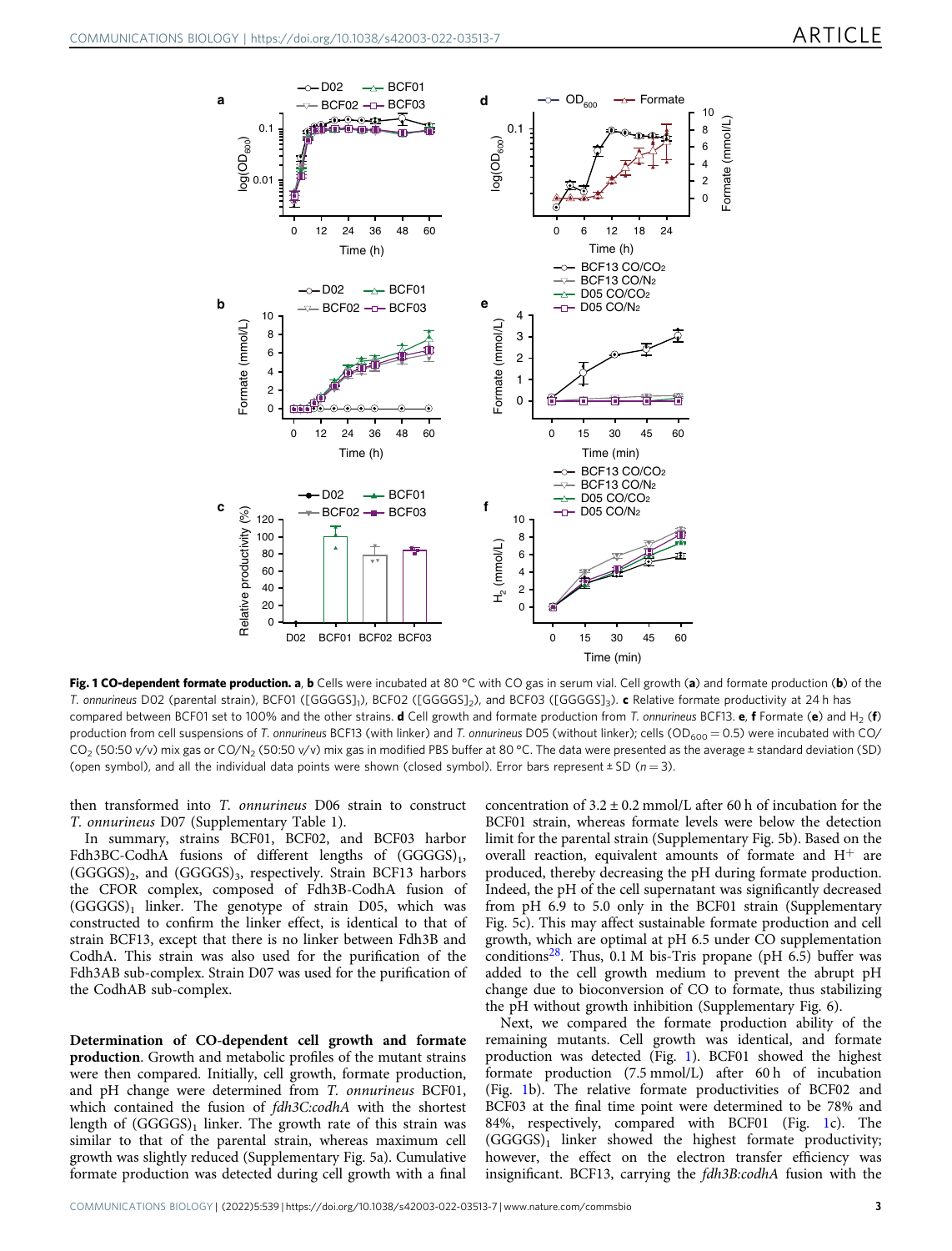$(GGGGS)_1$  linker, showed  $6.6 \pm 2.1$  mmol/L formate production under CO-supplemented cell growth within 24 h (Fig. [1d](#page-2-0)), which was higher than that of BCF01  $(4.3 \pm 0.4 \text{ mmol/L})$  formate) at the same time. Cell growth was similar to the other strains. Therefore, all subsequent experiments were conducted using the BCF13 strain. Formate production from the cell suspension was also investigated in serum vials using the strain D05 (without fusion linker) and BCF13 (with fusion linker) at an  $OD_{600}$  of about 0.5, incubated at 80 °C in the presence of CO gas with 2 bar (gauge pressure)  $CO/CO_2$  (50:50 v/v) or  $CO/N_2$  (50:50 v/v) mix gas. Activity and stability of the cell suspensions were confirmed by  $H_2$  productivity that showed similar values among strains and gas conditions (Fig. [1f](#page-2-0)). In the BCF13,  $3.0 \pm 0.27$  mmol/L formate was produced after 60 min incubation under the  $CO/CO<sub>2</sub>$  mix gas (Fig. [1e](#page-2-0)). In contrast, when the headspace was filled with  $CO/N_2$ , only  $0.3 \pm 0.04$  mmol/L formate was produced due to the low CO<sub>2</sub> partial pressure (Fig. [1](#page-2-0)e and Supplementary Fig. 7). Although the CO oxidation reaction provides the equivalent  $CO<sub>2</sub>$  requirement for the formate production, the additionally supplemented  $CO<sub>2</sub>$ enhances the  $CO<sub>2</sub>$  reduction/formate production reaction. In the D05, formate production was detected under  $CO/CO<sub>2</sub>$  mix gas as a concentration of  $0.1 \pm 0.007$  mmol/L at 60 min, which is 30-fold lower than the BCF13 (Fig. [1](#page-2-0)e). The results indicate that electron transfer between CODH and FDH modules is achievable just by overexpression of the enzymes but extremely enhanced by a flexible fusion of FeS-FeS in the synthetic CFOR complex.

Purification of the synthetic CFOR complex. We then purified the CFOR enzyme complex isolated from strain BCF13 grown in a fed-batch bioreactor with CO-supplemented MM1 medium to activate the expression of genes controlled by the strong promoter  $P_{0157}$ , which induces robust transcription and translation under CO-supplemented growth conditions<sup>37</sup>. The CFOR complex was purified using a strep-tag fused to the N-terminus of the FDH catalytic subunit, Fdh3A, and then analyzed by SDS-PAGE. Fdh3A, CodhB, and Fdh3B-CodhA fusion subunits, were present, with apparent molecular masses of 76, 67, and 42 kDa, indicating that the Fdh3B-CodhA fusion protein spontaneously bound to CodhB and Fdh3A to form the CFOR complex (Fig. [2a](#page-4-0) and Supplementary Fig. 8). Protein bands consistent with the calculated molecular weights from deduced amino acid sequences were observed for all three subunits (Supplementary Table 3). The calculated size of Fdh3B-CodhA was 43,722 Da. The CFOR complex was further purified using size-exclusion chromatography, and the CFOR complex from gel filtration was eluted as a single major peak with an apparent mass of around 488 kDa (Fig. [2](#page-4-0)b, c). The three major bands of purified protein were identified by LC-MS/MS analysis by bands cut from the SDS-PAGE gel (Fig. [2a](#page-4-0) and Supplementary Table 4). The 76 kDa and 67 kDa protein bands were identified as Fdh3A and CodhB, respectively. The 42 kDa protein band was thought to be the Fdh3B-CodhA fusion protein, which was identified as two different proteins, i.e., Fdh3B and CodhA. The additionally inserted formate transporter  $FocA<sup>38</sup>$  $FocA<sup>38</sup>$  $FocA<sup>38</sup>$  could enhance the secretion of intracellular formate synthesized by the CFOR complex. CodhC (29,274 Da) and CodhD (7678 Da) are hypothetical proteins predicted to be involved in the maturation of the catalytic subunit CodhB[39](#page-7-0),[40](#page-7-0). However, FocA, CodhC, and CodhD subunits were not detected in both the SDS-PAGE gel and by LC-MS/MS analyses. Thus, the entire CFOR complex was composed of the CO dehydrogenase catalytic subunit (CodhB), FDH catalytic subunit (Fdh3A), and Fe-S fusion proteins (Fdh3B-CodhA) connecting the two catalytic subunits. The sub-complexes, Fdh3AB and CodhAB, were individually purified using a streptag fused to the N-terminus of each catalytic subunit, Fdh3A and

CodhB, respectively. SDS-PAGE showed Fe-S small subunit, Fdh3B and CodhA, with an apparent molecular mass of 18 kDa and 24 kDa, respectively (Fig. [2a](#page-4-0)). Based on the molecular weight of CFOR and the information from the protein structure of CODH and  $FDH^{22,41}$  $FDH^{22,41}$  $FDH^{22,41}$  $FDH^{22,41}$  $FDH^{22,41}$ , it seems reasonable to conclude that CFOR has an octameric structure of 4CodhB, 2Fdh3A, and 2Fdh3B-CodhA fusion protein, equivalent to a dimer of 2CodhB, 1Fdh3A, and 1Fdh3B-CodhA tetramers. Therefore the molar ratio of the sub-complexes, Fdh3AB and CodhAB in CFOR, was calculated as 2.2 and 3.8, respectively, which is similar to the protein band intensity of those of CFOR subunits (Supplementary Tables 5, 6).

Catalytic properties of the CFOR enzyme complex. The activities of CODH and/or FDH from the purified CFOR, CodhAB, and Fdh3AB enzymes were determined individually using the methyl viologen assay method. The specific CO oxidation activity was determined to be the same level in isolated CFOR and CodhAB as  $1,548.5 \pm 366.9 \mu$  mol/mg/min and  $1,585.6 \pm 21.8 \mu$  mol/mg/ min, respectively. In contrast, there was a huge difference in FDH activity between CFOR and Fdh3AB. The specific formate oxidation activity was determined as  $17.1 \pm 0.3 \,\mu\text{mol/mg/min}$  and  $2,139.7 \pm 54.4$  μmol/mg/min from the CFOR and Fdh3AB, respectively (Table [1\)](#page-4-0). Why the FDH activity of CFOR complex turns to be extremely low is unclear, but complex formation by protein fusion is thought to be one of the causes of it. In the CFOR, the specific activity of FDH was lower than that of CODH; therefore, the reaction of FDH was expected to be a rate limiting factor for the formate production in the overall CFOR reaction. To confirm direct electron transfer by the Fe-S fusion protein, we investigated whether the purified CFOR could catalyze CO oxidation/formate production without additional electron carriers. The enzyme indeed catalyzed formate production from  $CO/CO<sub>2</sub>$ (50:50 v/v) mix gas with a maximum specific activity of  $2.2 \pm 0.2$  µmol/mg/min at 20 min (Fig. [3](#page-4-0) and Table [1](#page-4-0)). However, formate was below the detection limit under conditions with 100% CO or without CFOR enzyme, which result corresponds to that of the cell suspension experiment (Fig. [1d](#page-2-0)). In the reaction,  $CO<sub>2</sub>$ requirement is equilibrium with  $CO<sub>2</sub>$  generation by CO oxidation; therefore, it could be considered that  $CO<sub>2</sub>$  partial pressure is not related to the formate production reaction. However,  $CO<sub>2</sub>$  partial pressure is closely related to the initial formate production rate. When the reaction begins with only CO, generated  $CO<sub>2</sub>$  by CO oxidation at the CODH active site will be diffused in the solution immediately, rather than reduced at the FDH active site, because a specific  $CO<sub>2</sub>$  channel is absent in the CFOR system. Therefore, an appropriate  $CO<sub>2</sub>$  partial pressure is needed for the rapid  $CO<sub>2</sub>$ reduction at the FDH. As a control experiment for the formate production by CFOR, purified sub-complexes Fdh3AB (18.3 ug) and CodhAB (31.7 ug) were mixed corresponding to 50 ug of CFOR according to the calculated molar ratio (Supplementary Table 5) and then demonstrated the formate production assay under the same condition. After 60 min of reaction, only  $0.051 \pm 0.05$  mM of formate was detected in the Fdh3AB and CodhAB sub-complex mixed sample, whereas  $2.47 \pm 0.51$  mM, 49fold higher, was detected in the CFOR complex (Fig. [3\)](#page-4-0). A Fdh3- Codh mixture containing 198 pmol of methyl viologen as the electron carrier corresponding to the FdhB-CodhA fusion protein was also tested, and  $0.017 \pm 0.015$  mM of formate production was detected in 60 min. The results demonstrated that the simple, flexible fusion of two Fe-S proteins enabled electron transfer between them, leading to the formation of functional enzyme by an assembly of non-interacting redox enzymes.

Bioconversion of CO to formate in a bioreactor. The formate production potential of the strain was tested in a bioreactor where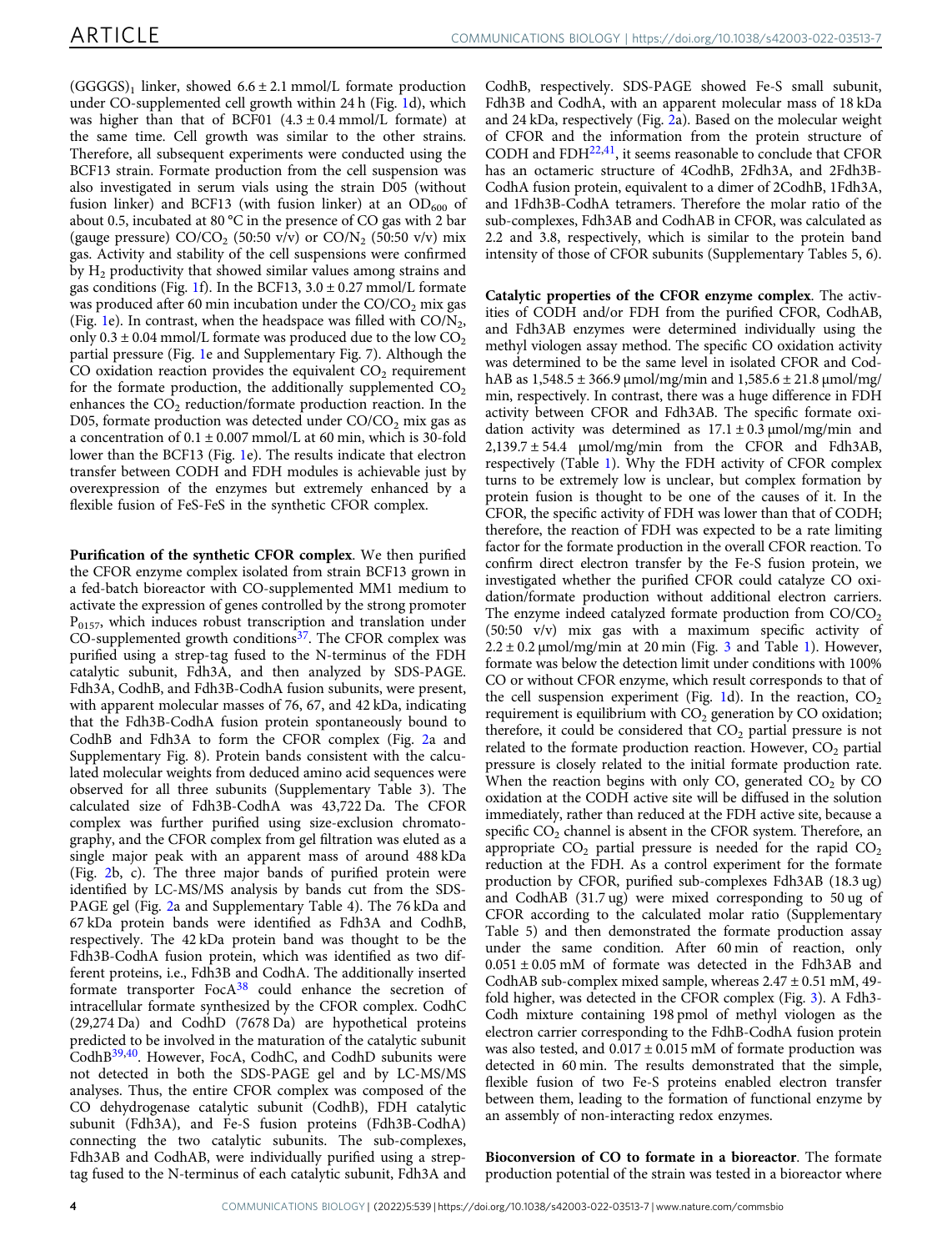<span id="page-4-0"></span>

Fig. 2 Purification and identification of the synthetic CFOR complex from T. onnurineus BCF13. a Strep-tag purified CFOR complex, Fdh3AB, and CodhAB sub-complex were loaded to a 12% acrylamide gel and stained with Coomassie Brilliant Blue after gel running. Subunits are indicated with a black arrow. M, molecular mass standards; lane 1, CFOR (6 ug); lane 2, Fdh3AB (2.2 ug); lane 3, CodhAB (3.8 ug); lane 4, Fdh3AB (2.2 ug) + CodhAB (3.8 ug). **b** The affinity column purified CFOR complex (blue line), and standard marker (black line) were separated on a Superdex 200 10/300 GL column. A number on a standard peak indicates: 1. Thiroglobulin, 669 kDa; 2. Apoferritin, 443 kDa; 3. Beta-amylase, 200 kDa; 4. Albumin, 66 kDa; 5. Carbonic anhydrase, 29 kDa. c The retention time versus the logarithm of the molecular weight of the CFOR complex (open rectangle) and standard marker (closed circle) was plotted on the regression.



100% CO was continuously fed with a flowrate of 0.02–0.122 vvm (CO volume/working volume/min). Table [2](#page-5-0) summarizes thebioreactor parameters for the T. onnurineus BCF13 strain. Formate production was detected at a concentration of  $56.4 \pm 6.4$  $56.4 \pm 6.4$  $56.4 \pm 6.4$  mmol/L after fermentation for 6 h (Fig. 4b). The formate production rate and maximum specific formate productivity were calculated as  $13.1 \pm 0.9$  mmol/L/h and  $73.1 \pm 29.0$  mmol/gcells/h, respectively. Recently CO-dependent formate production by coupling of CODH, ferredoxin, and HDCR was reported using A. woodii and Thermoanaerobacter kivui as a whole-cell biocatalyst; the formate production rate was  $0.28 \text{ mmol/L/h}^{42}$ . The specific rates were determined as 1.44 and 1.34 mmol/g/h for A. woodii  $\Delta r$ nf and T. kivui, respectively<sup>43</sup>. T. onnurineus NA1 and its derivatives mutants used in this study are a basic hydrogenogenic carboxydotroph that can grow on CO as an energy source via the CO-dependent respiratory gene cluster codh-mch-mnh3<sup>[26,28,30](#page-7-0)</sup>. Thus, the BCF13 strain showed carboxydotrophic properties, such as  $H_2$  and  $CO_2$  production (Figs. [1f](#page-2-0) and [4c](#page-5-0)), and could grow under 100% CO conditions with the maximum specific growth rate ( $\mu_{\text{max}}$ ) of 0.621 ± 0.051 h<sup>-1</sup> (Fig. [4a](#page-5-0)). This spontaneous  $CO<sub>2</sub>$  production by the CO-dependent respiration



Fig. 3 In vitro formate production by purified CFOR complex. The formate production was determined using purified enzyme complex with 2 bar (gauge pressure) of  $CO/CO<sub>2</sub>$  (50:50 v/v) or 0.5 bar (gauge pressure) of 100% CO in 50 mM sodium phosphate buffer (pH 7.5). Formate production was determined by HPLC. Symbols indicate 50 ug CFOR with 2 bar of  $CO/CO_2$  (50:50 v/v) gas (C1); 50 ug CFOR with 0.5 bar of 100% CO gas (C2); mixture of 18.3 ug Fdh3 and 31.7 ug Codh with 2 bar of  $CO/CO<sub>2</sub>$ (50:50 v/v) gas (C3); mixture of 18.3 ug Fdh3, 31.7 ug Codh, and 198 pmol MV with 2 bar of  $CO/CO_2$  (50:50 v/v) gas (C4); absence of enzyme with 2 bar of  $CO/CO_2$  (50:50 v/v) gas (C5). The data were presented as the average ± SD (open symbol), and all the individual data points were shown (closed symbol). Error bars represent  $\pm$  SD ( $n = 3$ ).

enhances the formate production in the bioreactor. Therefore, T. onnurineus BCF13 could be used as an industrial microorganism for the production of  $H_2$  and formate simultaneously from CO.

#### **Discussion**

Fe-S proteins involved in the electron transfer chain have been well characterized, both structurally and functionally. Fe-S proteins in many oxidoreductase complexes are typically associated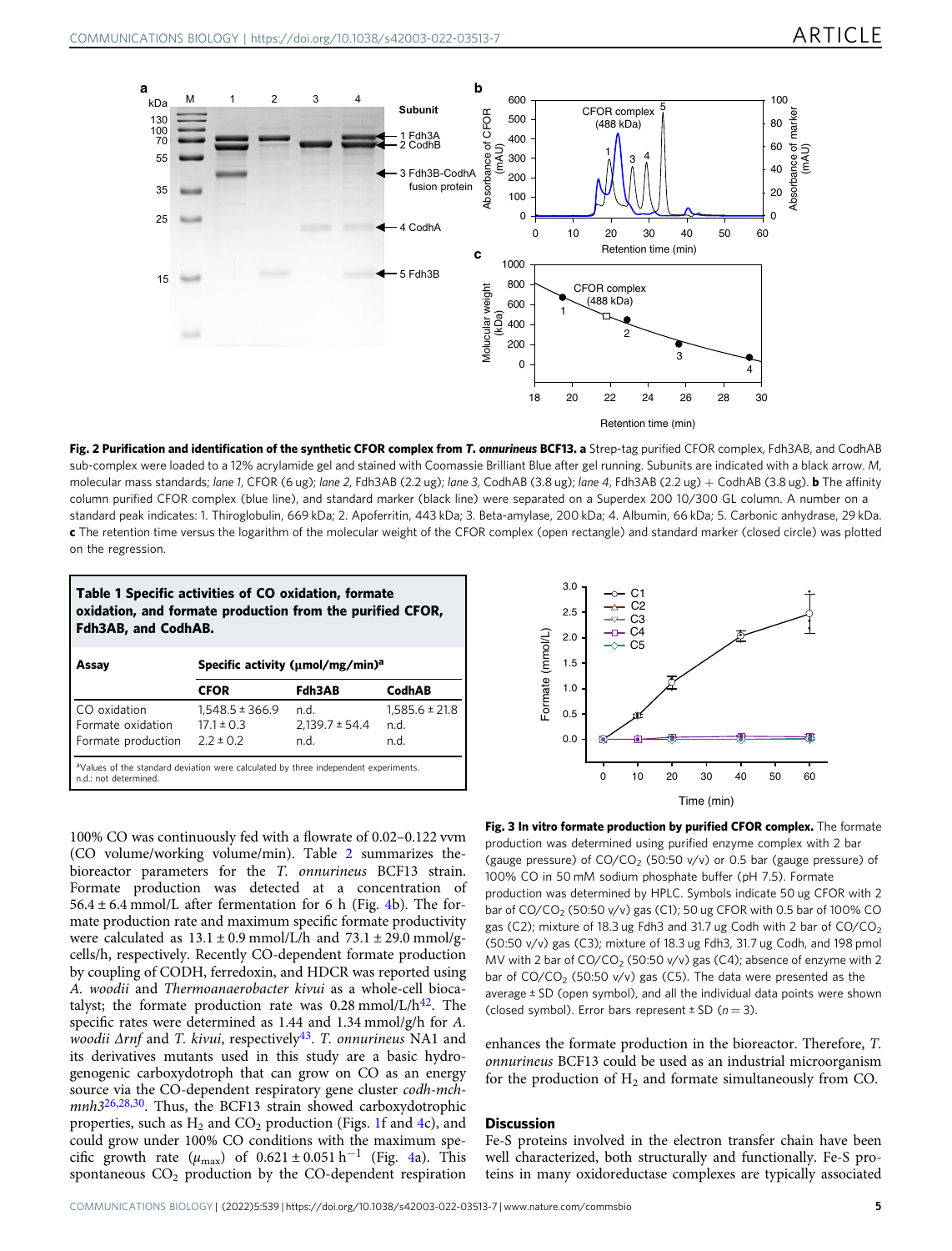<span id="page-5-0"></span>

| Table 2 Bioreactor parameters of T. onnurineus BCF13.                                     |                    |
|-------------------------------------------------------------------------------------------|--------------------|
| Parameter                                                                                 | Value <sup>d</sup> |
| Maximum specific growth rate, $\mu_{\text{max}}$ (h <sup>-1</sup> ) <sup>a</sup>          | $0.621 \pm 0.051$  |
| Formate production rate (mmol/L/h) <sup>b</sup>                                           | $13.1 \pm 0.9$     |
| Maximum formate production rate, $r_{\text{max}}$ (mmol/L/h) <sup>c</sup>                 | $20.7 \pm 7.6$     |
| Maximum specific formate productivity, $q_{\text{max}}$ (mmol/g-<br>cells/h) <sup>c</sup> | $73.1 \pm 29.0$    |

<sup>a</sup>The  $\mu_{\text{max}}$  was determined using the values of the linear regression slope in time windows of 1 to 4.5 h.

bValues were determined by dividing total yield by time difference from 2 to 6 h. cValues were determined using the difference from the previous time point.

dValues of the standard deviation were calculated by four independent experiments.



Fig. 4 CO-dependent fed-batch culture in bioreactor. a Cell growth was monitored by measuring  $OD_{600}$ . **b** Formate production was determined by HPLC. c Partial pressure of CO, CO<sub>2</sub> and H<sub>2</sub> in headspace was determined by GC. CO (100%) was supplied with initial flow rate of 0.02 vvm and was raised to 0.122 vvm during the fed-batch culture. The data were presented as the average  $\pm$  SD (open symbol), and all the individual data points were shown (closed symbol). Error bars represent  $\pm$  SD ( $n = 4$ ).

with a large subunit that has catalytic redox activity and forms an enzyme complex, such as respiratory complex I, FDH-N and formate hydrogenlyase in E. coli<sup>[22,32,44](#page-7-0)</sup>. However, direct electron transfer between CODH and FDH has not yet been found in nature. Thus, if one could construct an electron transfer system between these two oxidoreductases, it could serve as a universal electron transfer system. Accordingly, we generated two different fusion combinations, Fdh3BC-CodhA and Fdh3B-CodhA to, create an electron transfer path, and as a result,  $CO<sub>2</sub>$  reduction/ formate production reaction by electron transport was observed

in all combinations. The small subunits CodhA and Fdh3B specifically interacted with their catalytic large subunits. Therefore, the molecular fusion of Fe-S proteins may spontaneously mediate the formation of a CODH-FDH protein complex (Fig. [2\)](#page-4-0). A significant amount of formate production was only detected from the synthetic CFOR enzyme complex, but not for the individual mixtures of sub-complexes supplemented with or without methyl viologen as an electron carrier (Fig. [3\)](#page-4-0). The results suggest that the electrons from CO oxidation by the CODH are not shared with other electron acceptors and are transferred directly to the FDH, which leads to a concentrated reducing power showing the highest  $CO<sub>2</sub>$  reduction and formate production rate reported so far.

According to the electron tunneling theory, the maximum distance between the distal end [Fe-S] clusters at each protein must provide a distance of at least 14 Å for electron transfer, indicating that tight-binding and a sophisticated rearrangement of the two proteins are essential, and which was achieved by the flexible linker in the CFOR. Some potential possibilities can be associated with this phenomenon. First, the two sub-complexes have been connected by a flexible linker peptides which allows for motility of the connecting proteins and can move randomly during the reaction  $45$ . Electrons may transfer if the distal end [Fe-S] clusters of each Fe-S protein coincidently collide by the random motion at an uncertain frequency. Second, the incorporation of Ser residue in the flexible linker can maintain the stability of the linker in aqueous solutions by forming hydrogen bonds with the water molecules<sup>46</sup>. Electron transfer may be induced by these hydrogen bonds mediating rearrangement between the distal [Fe-S] clusters. However, the principles of direct electron transfer by Fe-S fusion protein are unclear, and the validations remain further.

The FDH activity of the CFOR complex significantly decreased than the native Fdh3AB sub-complex (Table [1](#page-4-0)). It is not clear why the FDH activity is different between the two complexes, but it may result from the conformational change of Fdh3A by protein fusion. Some FDHs from bacteria, including Desulfovibrio alaskensis, form heterodimeric  $(\alpha\beta)_2$  structures<sup>[47](#page-7-0)</sup>. If Fdh3AB also formed such  $(αβ)_2$  structure, the Fdh3B-CodhAB fusion protein may cause a conformational change in the catalytic moiety, resulting in a lack of FDH activity. Indeed, the CFOR was predicted as a heterodimeric (Fdh3AB-CodhAB<sub>2</sub>)<sub>2</sub>, which can be due to the dimerization of Fdh3AB. To enhance FDH activity, various construction of CFOR using monomeric FDHs and evaluations of enzymatic activity could be necessary.

This work focused on the direct electron transfer between two unrelated redox enzymes by a fusion of Fe-S proteins as an electron path. Using this electron path, we connected noninteracting carbon monoxide dehydrogenase and formate dehydrogenase, constructing a synthetic CFOR as a single functional enzyme complex. The mutant strain BCF13, harbored CFOR encoding genes, showed efficient CO conversion/formate production ability of  $73.1 \pm 29.0$  mmol/g-cells/h. The purified CFOR was also exhibited  $2.2 \pm 0.2$  µmol/mg/min of specific formate productivity from CO. Overall, our results provide some insight into the synthesis of an electron path using the simple fusion of Fe-S proteins, which can be applied to various combinations of redox enzymes for efficient  $CO<sub>2</sub>$  reduction and production of value-added chemicals.

#### Methods

**Strains and cell culture conditions**. *T. onnurineus* NA1 wild-type and mutant strains were routinely cultured in modified medium 1 (MM1)<sup>[31,48](#page-7-0)</sup> containing 4 g/L of yeast extract (BD Bioscience, San Jose, USA) and 4x Holden's trace element/Fe-EDTA solution at 80 °C. All procedures for the cultivation of T. onnurineus strains were carried out in an anaerobic chamber (Coy Laboratory Products, Grass Lake, USA). For the cultures in serum bottles, bis-Tris propane (pH 6.5) buffer was additionally supplemented in the medium to a final concentration of 0.1 M, and the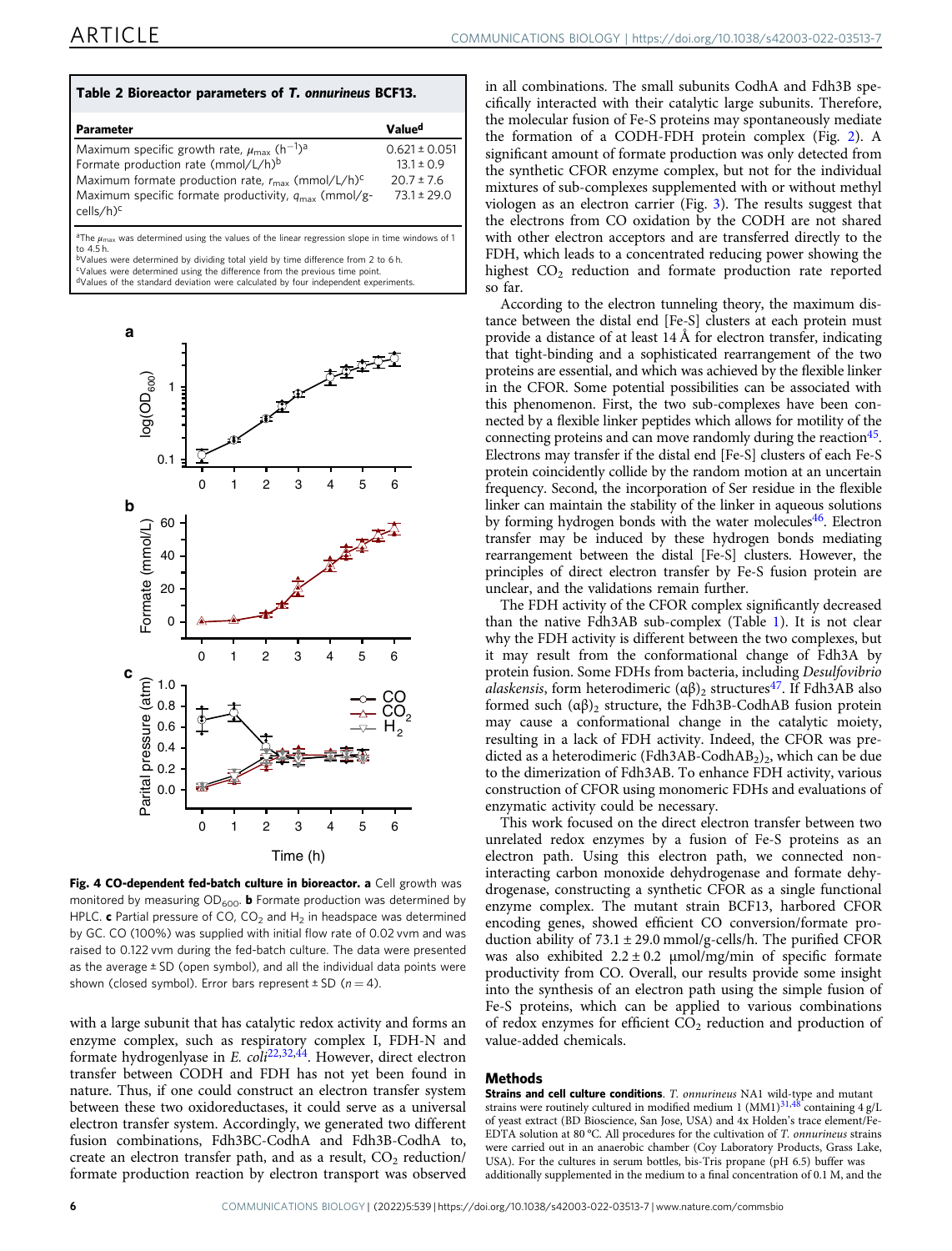<span id="page-6-0"></span>headspaces were filled with 100% CO (MMC) was provided to support the growth of wild-type and mutant strains. The serum bottles were sealed with bromobutyl rubber stoppers and aluminum crimp caps. All procedures were carried out under strictly anaerobic conditions.

For the pH-stat batch culture, T. onnurineus strain BCF13 was serially cultured in a 150 ml serum bottle and 7 L bioreactors (Fermentec, Cheongwon, South Korea); the working volumes of which were 80 ml and 5 L of MM1 medium, respectively, at 80 °C. The bioreactors were sparged with pure argon gas (99.999%) through a microsparger. The agitation speed was 500 rpm, and the pH was controlled at 6.2 using 2 M KOH in 3.5% NaCl. The inlet gas of 100% CO was supplied by using a mass flow controller (MKPrecision, Seoul, South Korea) at feeding rates of 100−610 ml/min.

E. coli EPI300TM-T1R (Epicentre Biotechnologies, Madison, USA) strain was used for fosmid based molecular cloning purposes. Fosmid containing E. coli clones were cultured in LB medium containing 12.5 ug/ml chloramphenicol. General molecular biology manipulations and microbiological experiments were carried out by standard methods<sup>[49](#page-7-0)</sup>.

Cloning and construction of the CFOR expression vector. The cloning strains, plasmids and fosmids used in this study are listed in Supplementary Table 1. The fdh3 gene cluster deletion mutant (strain D04) was constructed by the previously used gene disruption system in T. onnurineus NA1[36](#page-7-0) (Supplementary Fig. 4a). To construct fosmid vector backbone, previously constructed complementary insertion site (Left\_arm (TON1128-TON\_1127) region-P<sub>0157</sub> promotor-HMG cassette-Right\_arm (TON\_1126) region) $36$  was amplified by PCR using the primers listed in Supplementary Table 2. The amplicon and fosmid vector pCC1FOS (Epicentre Biotechnologies, Madison, USA) were assembled into a single vector, pNA1- comFosC1096 (Supplementary Table 1), using a SLIC method<sup>[50](#page-7-0)</sup>. PCR products of the T. onnurineus NA1 Fdh3 encoding gene region (focA-fdh3ABC or focAfdh3AB), Codh encoding gene region (codhABCD), and fosmid vector backbone (pNA1comFosC1096 with AvrII enzyme digestion) were assembled into a single vector using Gibson Assembly Master Mix (New England Biolabs, Ipswich, USA). The fusion targeting Fe-S protein-encoding genes, fdh3B or fdh3C, and codhA from T. onnurineus NA1 were fused using a homologous recombination event with 26 bp complementary PCR primers to generate  $(GGGGS)_{1-2}$  flexible linker sequence during the gene assembly reaction by the Gibson Assembly method. The 3'-end of fdh3B or fdh3C gene lacking its stop codon was fused to the 5'-end of codhA gene lacking its start codon mediated by  $(GGGGS)_{1-2}$  linker (Supplementary Fig. 1). The sequences of the fusion genes were verified by DNA sequencing. Transformations of T. onnurineus strains with the constructed fosmid and the confirmation of transformants were performed by  $PCR^{28}$ . The primers used to create the fusion genes are listed in Supplementary Table 2.

Analytical methods. Cell growth was monitored by measuring optical density at 600 nm  $(OD_{600})$  with a spectrophotometer (Eppendorf, Hamburg, Germany). The unit value of OD<sub>600</sub> corresponded to 0.361 g/L (dry cell weight) as previously determined<sup>37</sup>. The amounts of CO,  $CO<sub>2</sub>$ , and  $H<sub>2</sub>$  gas were measured using a gas chromatograph (GC; YL Instrument Co., Anyang, South Korea) equipped with a Molsieve 5A column (Supelco, Bellefonte, PA), a Porapak N column (Supelco, Pennsylvania, USA), a thermal conductivity detector, and a flame ionization detector<sup>37</sup>. Formate was measured by high-performance liquid chromatography (HPLC; YL Instrument Co., Anyang, South Korea) with a Shodex RSpak KC-811 column (Showa Denko, Kanagawa, Japan). Ultrapure water containing 0.1% (v/v) phosphoric acid was used as the mobile phase at a flow rate of 1.0 ml/min. All samples were prepared with 1 ml of culture broth and centrifuged to remove cell debris at  $4^{\circ}$ C, 13,480  $\times$  g for 5 min. The supernatants were purified with a syringe filter and analyzed by HPLC.

Cell suspension experiment. To prepare cell suspensions, T. onnurineus strain BCF13 was anaerobically cultured in a 7 L fermentor with a working volume of 3 L as described above. At the end of the culture, the cells were harvested by centrifugation at  $5523 \times g$  for 30 min at 20 °C and then washed two times with an anaerobic modified PBS (600 mM NaCl, 2.7 mM KCl, 10 mM  $Na<sub>2</sub>HPO<sub>4</sub>$ , 2 mM  $KH<sub>2</sub>PO<sub>4</sub>$ , and 2 mM DTT). Finally, cells were resuspended in the same buffer at cell densities of  $OD_{600} = 0.5$ . Four milliliters of cell suspensions were transferred to a 20 ml serum vial under a headspace of  $CO/CO_2$  (50:50 v/v) mix gas at about 2 bar (gauge pressure), or CO/N2 (50:50 v/v) mix gas at about 2 bar (gauge pressure), respectively. The cell suspensions were incubated at 80 °C, and then the formate concentration and headspace gas composition were determined by HPLC and GC, respectively.

Purification of enzymes. To purify CFOR enzyme complex, typically 2 to 4 g (wet weight) of fed-batch cultured T. onnurineus strain BCF13 cell pellets were harvested and washed with the modified PBS and then resuspended in buffer W (100 mM Tris–HCl, 150 mM NaCl, pH 8.0). Cells were then disrupted by sonication on ice, and cell debris was removed by centrifugation  $(15,000 \times g$  for 40 min at 4 °C). Affinity column purification was carried out following the manufacturer's protocols with a Strep-Tactin system (IBA-Lifsciences, Göttingen, Germany). The molecular weight and additional purification of CFOR complex were determined

by analyzing the purified protein on a calibrated Superdex 200 10/300 GL column equilibrated buffer W using fast protein liquid chromatography (Äkta FPLC System, Amersham Biosciences). The column was calibrated by using these standards: thiroglobulin (669 kDa), apoferritin (443 kDa), beta-amylase (200 kDa), albumin (66 kDa) and carbonic anhydrase (29 kDa). Strep-tag purified protein was loaded and eluted at a flow rate of 0.5 ml/min, then the fractions were selectively collected at about 488 kDa of a single peak. The above procedures were carried out under anaerobic conditions. The purified proteins by size exclusion chromatography were used for enzyme assay, and examined via sodium dodecyl sulfate polyacrylamide gel electrophoresis (SDS-PAGE) according to the standard methods. The major bands were identified by LC-MS/MS analysis service (Yonsei Proteome Research Center, Seoul, Korea).

Enzyme assays. CODH activity was assayed at 80 °C by a colorimetric assay with methyl viologen (MV) as an electron acceptor ( $\varepsilon_{578} = 9.7$  mM/cm at 578 nm)<sup>5</sup> and CO as an electron donor. The assay was conducted with 4.4 ng of purified CFOR complex in 2 ml volume of sodium phosphate buffer (50 mM sodium phosphate, and 2 mM DTT, pH 7.5) containing 5 mM MV in a 4 ml serumstoppered glass cuvette. 100% CO gas was purged in the headspace at about 2 bar (gauge pressure), and then the reaction was initiated by incubation of the reaction mixture at 80 °C. Formate dehydrogenase activity was assayed using 360 ng of purified CFOR complex under the same conditions except that CO was replaced by 10 mM sodium formate. The formate production assay was carried out in 2 ml volume of 50 mM sodium phosphate buffer (pH 7.5) containing 2 mM DTT and 50 ug of purified CFOR in a 20 ml serum-stoppered vial. CO gas was purged in the headspace at about 2 bar (gauge pressure) of  $CO/CO_2$  (50:50 v/v) mix gas, or at about 0.5 bar of 100% CO gas. The reaction was initiated by incubation at 80 °C. Formate in reaction mixture was determined by HPLC.

**Thermodynamic calculation**. The biological standard Gibbs energy value  $(\Delta G')$ was calculated by the Nernst equation using values of the standard Gibbs energy  $(\Delta G^o)$  reported by Amend and Shock<sup>52</sup>.

Statistics and reproducibility. In all figures, error bars represent the standard deviation of the mean value. To determine product formation from the mutant strains and the CFOR enzyme using HPLC or GC, the number of replicates performed at least three biological replicates ( $n = 3$ ) in every experiment (shown as mean ± s.d.), were measured to reveal a similar level of the product.

Reporting summary. Further information on research design is available in the Nature Research Reporting Summary linked to this article.

#### Data availability

All source data of the graphs presented in the figures are available in Supplementary Data 1–2 and have been deposited in Figshare [\(https://doi.org/10.6084/m9.](https://doi.org/10.6084/m9.figshare.18851015.v1)figshare. [18851015.v1](https://doi.org/10.6084/m9.figshare.18851015.v1)).

Received: 1 October 2021; Accepted: 18 May 2022; Published online: 03 June 2022

#### **References**

- 1. Beinert, H., Holm, R. H. & Münck, E. Iron-sulfur clusters: Nature's modular, multipurpose structures. Science 277, 653–659 (1997).
- 2. Cammack, R. & MacMillan, F. Electron magnetic resonance of iron–sulfur proteins in electron-transfer chains: resolving complexity. In Metals in Biology: Applications of High-Resolution EPR to Metalloenzymes 11–44 (Springer, 2010).
- 3. Rousset, M. et al. [3Fe-4S] to [4Fe-4S] cluster conversion in Desulfovibrio fructosovorans [NiFe] hydrogenase by site-directed mutagenesis. Proc. Natl. Acad. Sci. USA 95, 11625–11630 (1998).
- 4. Mouesca, J.-M. & Lamotte, B. Iron–sulfur clusters and their electronic and magnetic properties. Coord. Chem. Rev. 178–180, 1573–1614 (1998).
- 5. Meyer, J. Iron–sulfur protein folds, iron–sulfur chemistry, and evolution. J. Biol. Inorg. Chem. 13, 157–170 (2008).
- Page, C. C., Moser, C. C., Chen, X. & Dutton, P. L. Natural engineering principles of electron tunnelling in biological oxidation–reduction. Nature 402, 47–52 (1999).
- 7. Lacour, T. & Ohkawa, H. Engineering and biochemical characterization of the rat microsomal cytochrome P4501A1 fused to ferredoxin and ferredoxin–NADP<sup>+</sup> reductase from plant chloroplasts. Biochim. Biophys. Acta - Protein Struct. Mol. Enzymol. 1433, 87–102 (1999).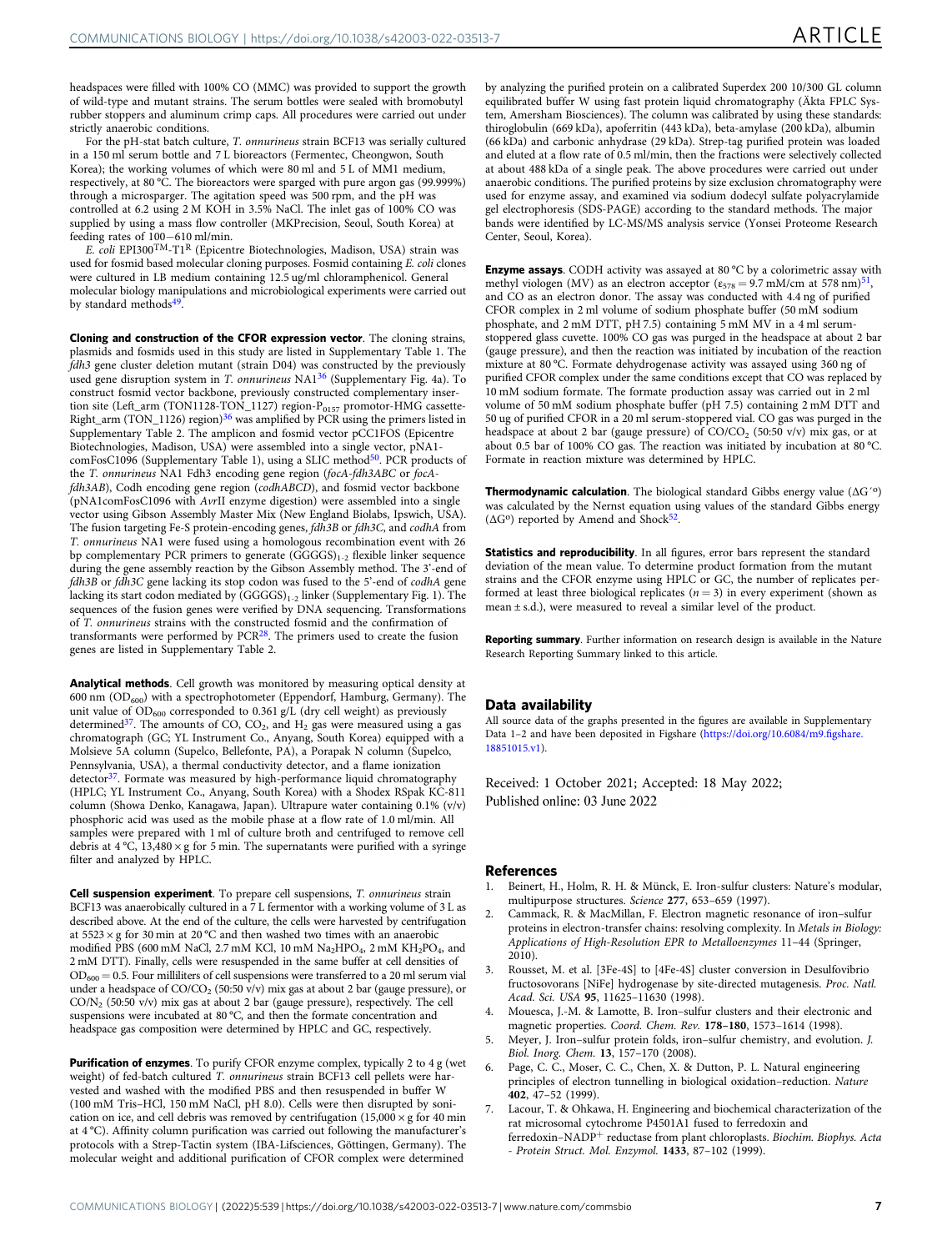- <span id="page-7-0"></span>8. Wittenberg, G., Sheffler, W., Darchi, D., Baker, D. & Noy, D. Accelerated electron transport from photosystem I to redox partners by covalently linked ferredoxin. Phys. Chem. Chem. Phys. 15, 19608 (2013).
- 9. Agapakis, C. M. et al. Insulation of a synthetic hydrogen metabolism circuit in bacteria. J. Biol. Eng. 4, 3 (2010).
- 10. Agapakis, C. M. & Silver, P. A. Modular electron transfer circuits for synthetic biology. Bioeng. Bugs 1, 413–418 (2010).
- 11. Ducat, D. C., Way, J. C. & Silver, P. A. Engineering cyanobacteria to generate high-value products. Trends Biotechnol. 29, 95–103 (2011).
- 12. Gilardi, G., Fantuzzi, A. & Sadeghi, S. J. Engineering and design in the bioelectrochemistry of metalloproteins. Curr. Opin. Struct. Biol. 11, 491–499 (2001).
- 13. Agapakis, C. M., Boyle, P. M. & Silver, P. A. Natural strategies for the spatial optimization of metabolism in synthetic biology. Nat. Chem. Biol. 8, 527–535 (2012).
- 14. Cao, P., Bülow, H., Dumas, B. & Bernhardt, R. Construction and characterization of a catalytic fusion protein system: P-45011β-adrenodoxin reductase-adrenodoxin. Biochim. Biophys. Acta - Protein Struct. Mol. Enzymol. 1476, 253–264 (2000).
- 15. Sibbesen, O., De Voss, J. J. & Montellano, P. R. Putidaredoxin reductaseputidaredoxin-cytochrome p450<sub>cam</sub> triple fusion protein. Construction of a self-sufficient Escherichia coli catalytic system. J. Biol. Chem. 271, 22462–9 (1996).
- 16. Bakkes, P. J. et al. Design and improvement of artificial redox modules by molecular fusion of flavodoxin and flavodoxin reductase from Escherichia coli. Sci. Rep. 5, 12158 (2015).
- 17. Yacoby, I. et al. Photosynthetic electron partitioning between [FeFe] hydrogenase and ferredoxin: NADP+-oxidoreductase (FNR) enzymes in vitro. Proc. Natl. Acad. Sci. USA 108, 9396–9401 (2011).
- 18. Appel, A. M. et al. Frontiers, opportunities, and challenges in biochemical and chemical catalysis of  $CO<sub>2</sub>$  fixation. Chem. Rev. 113, 6621-6658 (2013).
- 19. Ferry, J. G. CO dehydrogenase. Annu. Rev. Microbiol. 49, 305–333 (1995).
- 20. Jeoung, J. H. & Dobbek, H. Carbon dioxide activation at the Ni, Fe-cluster of anaerobic carbon monoxide dehydrogenase. Science 318, 1461–1464 (2007).
- 21. Ferry, J. G. Formate dehydrogenase. FEMS Microbiol. Rev. 7, 377–382 (1990).<br>22. Jormakka, M. Tornroth, S. Byrne, B. & Jwata, S. Molecular basis of proton Jormakka, M., Tornroth, S., Byrne, B. & Iwata, S. Molecular basis of proton motive force generation: structure of formate dehydrogenase-N. Science 295, 1863–1868 (2002).
- 23. Boyington, J. C., Gladyshev, V. N., Khangulov, S. V., Stadtman, T. C. & Sun, P. D. Crystal structure of formate dehydrogenase H: catalysis involving Mo, molybdopterin, selenocysteine, and an Fe4S4 cluster. Science 275, 1305–1308 (1997).
- 24. Popov, V. O. & Lamzin, V. S. NAD<sup>+</sup>-dependent formate dehydrogenase. Biochem. J. 301, 625–643 (1994).
- 25. Bae, S. S. et al. Thermococcus onnurineus sp, nov., a hyperthermophilic archaeon isolated from a deep-sea hydrothermal vent area at the PACMANUS field. J. Microbiol. Biotechnol. 16, 1826–1831 (2006).
- 26. Lee, H. S. et al. The complete genome sequence of Thermococcus onnurineus NA1 reveals a mixed heterotrophic and carboxydotrophic metabolism. J. Bacteriol. 190, 7491–7499 (2008).
- 27. Lim, J. K. et al. Thermodynamics of formate-oxidizing metabolism and implications for H2 production. Appl. Environ. Microbiol. 78, 7393–7397 (2012).
- 28. Kim, M.-S. S. et al. CO-dependent H<sub>2</sub> production by genetically engineered Thermococcus onnurineus NA1. Appl. Environ. Microbiol. 79, 2048–2053 (2013).
- 29. Schuchmann, K. & Müller, V. Direct and reversible hydrogenation of  $CO<sub>2</sub>$  to formate by a bacterial carbon dioxide reductase. Science 342, 1382–1385 (2013).
- 30. Lim, J. K., Kang, S. G., Lebedinsky, A. V., Lee, J.-H. & Lee, H. S. Identification of a novel class of membrane-bound [NiFe]-hydrogenases in Thermococcus onnurineus NA1 by in silico analysis. Appl. Environ. Microbiol. 76, 6286–6289 (2010).
- 31. Kim, Y. J. et al. Formate-driven growth coupled with  $H_2$  production. Nature 467, 352–355 (2010).
- 32. McDowall, J. S. et al. Bacterial formate hydrogenlyase complex. Proc. Natl Acad. Sci. USA 111, E3948–E3956 (2014).
- 33. Sauter, M., Bohm, R. & Bock, A. Mutational analysis of the operon (hyc) determining hydrogenase 3 formation in Escherichia coli. Mol. Microbiol. 6, 1523–1532 (1992).
- 34. Bonam, D. & Ludden, P. W. Purification and characterization of carbon monoxide dehydrogenase, a nickel, zinc, iron-sulfur protein, from Rhodospirillum rubrum. J. Biol. Chem. 262, 2980–2987 (1987).
- 35. Ensign, S. A. & Ludden, P. W. Characterization of the CO oxidation/H<sub>2</sub> evolution system of Rhodospirillum rubrum. Role of a 22-kDa iron-sulfur protein in mediating electron transfer between carbon monoxide dehydrogenase and hydrogenase. J. Biol. Chem. 266, 18395–18403 (1991).
- 36. Kim, M.-S. et al. A novel co-responsive transcriptional regulator and enhanced H2 production by an engineered Thermococcus onnurineus NA1. Appl. Environ. Microbiol. 81, 1708–1714 (2015).
- 37. Lee, S. H. et al. Comparison of CO-dependent  $H_2$  production with strong promoters in Thermococcus onnurineus NA1. Appl. Microbiol. Biotechnol. 98, 979–986 (2014).
- 38. Wang, Y. et al. Structure of the formate transporter FocA reveals a pentameric aquaporin-like channel. Nature 462, 467–472 (2009).
- 39. Watt, R. K. & Ludden, P. W.  $Ni^{(2+)}$  transport and accumulation in Rhodospirillum rubrum. J. Bacteriol. 181, 4554–4560 (1999).
- 40. Jeon, W. B., Cheng, J. & Ludden, P. W. Purification and characterization of membrane-associated CooC protein and its functional role in the insertion of nickel into carbon monoxide dehydrogenase from Rhodospirillum rubrum. J. Biol. Chem. 276, 38602–38609 (2001).
- 41. Dobbek, H., Svetlitchnyi, V., Gremer, L., Huber, R. & Meyer, O. Crystal structure of a carbon monoxide dehydrogenase reveals a [Ni-4Fe-5S] cluster. Science 293, 1281–1285 (2001).
- 42. Hwang, H. W. et al. Two-stage bioconversion of carbon monoxide to biopolymers via formate as an intermediate. Chem. Eng. J. 389, 124394 (2020).
- 43. Schwarz, F. M. et al. Revealing formate production from carbon monoxide in wild type and mutants of Rnf- and Ech-containing acetogens, Acetobacterium woodii and Thermoanaerobacter kivui. Microb. Biotechnol. 13, 2044–2056 (2020).
- 44. Baradaran, R., Berrisford, J. M., Minhas, G. S. & Sazanov, L. A. Crystal structure of the entire respiratory complex I. Nature 494, 443–448 (2013).
- 45. Wang, S. Z. et al. Strategies and perspectives of assembling multi-enzyme systems. Crit. Rev. Biotechnol. 37, 1024–1037 (2017).
- 46. Chen, X., Zaro, J. L. & Shen, W. C. Fusion protein linkers: Property, design and functionality. Adv. Drug Deliv. Rev. 65, 1357–1369 (2013).
- 47. Maia, L. B., Moura, J. J. G. & Moura, I. Molybdenum and tungsten-dependent formate dehydrogenases. J. Biol. Inorg. Chem. 20, 287–309 (2015).
- 48. Sokolova, T. G. et al. The first evidence of anaerobic CO oxidation coupled with H<sub>2</sub> production by a hyperthermophilic archaeon isolated from a deep-sea hydrothermal vent. Extremophiles 8, 317–323 (2004).
- 49. Sambrook, J., Fritsch, E. F. & Maniatis, T. Molecular cloning: A laboratory manual. Cold Spring Harbor Laboratory Press (Cold Spring Harbor, New York, 2001).
- 50. Jeong, J.-Y. et al. One-step sequence-and ligation-independent cloning as a rapid and versatile cloning method for functional genomics studies. Appl. Environ. Microbiol. 78, 5440–5443 (2012).
- 51. Schmitz, R. P. & Diekert, G. Purification and properties of the formate dehydrogenase and characterization of the fdhA gene of Sulfurospirillum multivorans. Arch. Microbiol. 180, 394–401 (2003).
- 52. Amend, J. P. & Shock, E. L. Energetics of overall metabolic reactions of thermophilic and hyperthermophilic Archaea and Bacteria. FEMS Microbiol. Rev. 25, 175–243 (2001).

#### Acknowledgements

This work was supported by the KIOST In-house Program (PEA0022) of the Ministry of Ocean and Fisheries, and the C1 Gas Refinery Program (2015M3D3A1A01064919) through the National Research Foundation of Korea (NRF) funded by the Ministry of Science, ICT & Future Planning. We thank Dr. Kae Kyoung Kwon, Dr. Jung-Hyun Lee, and Dr. Sung Gyun Kang at Marine Biotechnology Research Center, KIOST for supporting this research at the early stage as well as a critical discussion.

#### Author contributions

J.K.L. conceptualized the study and study design. The experimental investigation was carried out by J.K.L., J.I.Y., Y.J.K., and Y.J.P. Data analysis was performed by J.K.L. and Y.J.K. Writing of the original draft and editing were carried out by J.K.L. Reviewing was carried out by Y.J.K. and Y.H.K. Supervision was done by J.K.L.

#### Competing interests

The authors declare the following competing interests: Patents applications describing the development and applications of CFOR and mutant strains to the KIOST and J.K.L., J.I.Y., Y.J.K., are accepted (no. 10-21928000000, 10-2129279 and 10-2129282) or pending (no. PCT/KR 2018/014807). The remaining authors declare no competing interests.

#### Additional information

Supplementary information The online version contains supplementary material available at <https://doi.org/10.1038/s42003-022-03513-7>.

Correspondence and requests for materials should be addressed to Jae Kyu Lim.

Peer review information Communications Biology thanks Iftach Yacoby and the other, anonymous, reviewer(s) for their contribution to the peer review of this work. Primary Handling Editor: Gene Chong. Peer reviewer reports are available.

Reprints and permission information is available at <http://www.nature.com/reprints>

Publisher's note Springer Nature remains neutral with regard to jurisdictional claims in published maps and institutional affiliations.